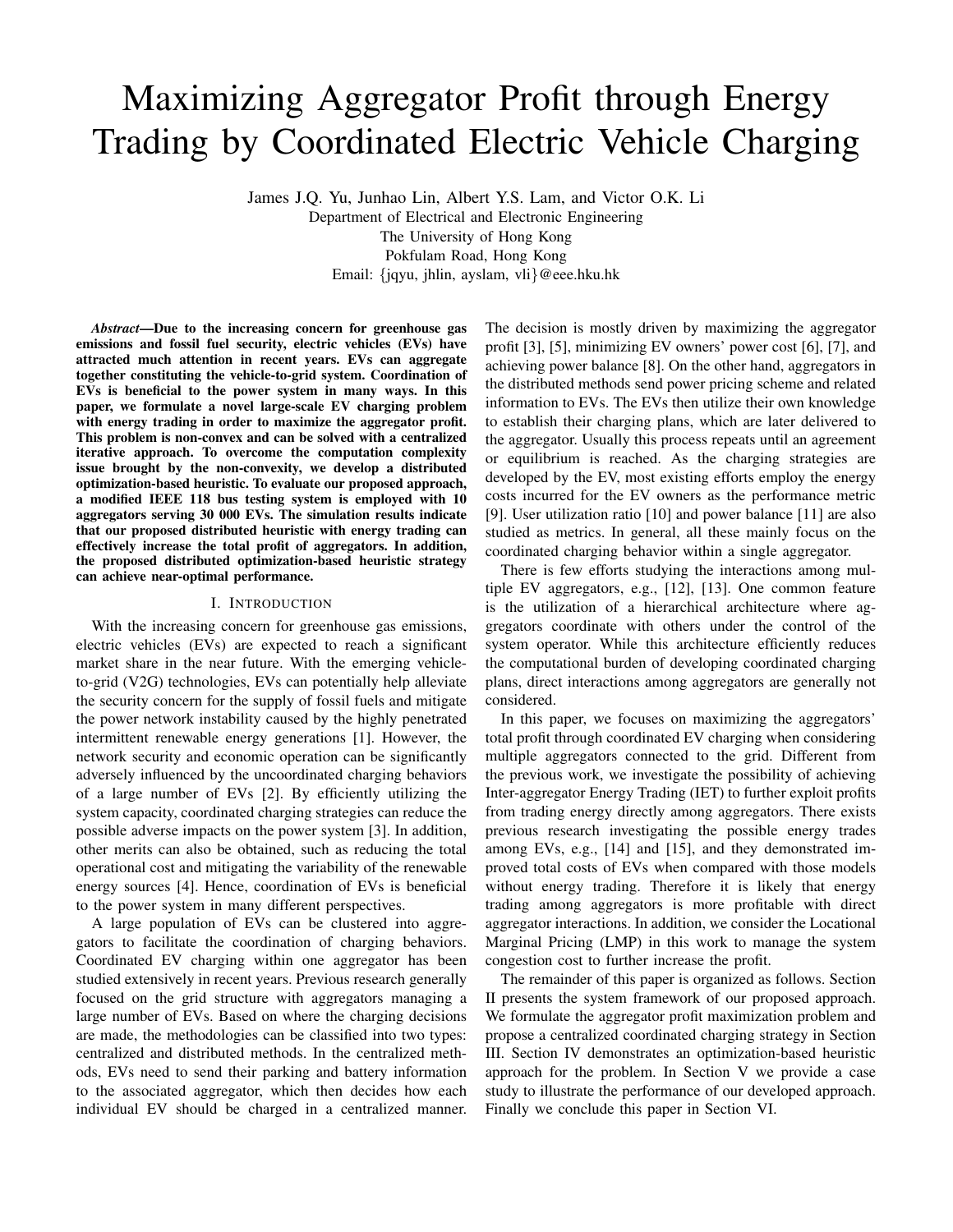## II. SYSTEM ARCHITECTURE

In this work, we adopt a typical hierarchical EV charging architecture [12], which is composed of three components: system operator (SO), aggregators, and plug-in EVs. The main purpose of introducing aggregators is to simplify the system model and unbundle the electric loads, e.g., EVs, from the power network infrastructure [16]. By collecting the charging information from the clustered EVs and pricing information from SO, each aggregator can develop its own optimal charging schedule such that the aggregators' profits are maximized while the various EV charging requirements are all satisfied. SO manipulates the real-time power price to balance power consumption of each bus in the power grid to alleviate power congestion.

We consider EVs as dispatchable power appliances whose charging rates can be adjusted by the corresponding aggregators by taking the system requirements and economic consideration into account [10]. Similar to [17], upon the arrival of an EV, we assume that its battery capacity and current state of charge (SoC) can be obtained by its aggregator via appropriate vehicular communication techniques. In addition, the departure time of the EV is also assumed to be available to its aggregator. We allow EVs to perform early departure if needed. In such case, a penalty can be imposed to the EV owner [18].

In our proposed framework, EVs are categorized into two classes based on their respective capabilities: uni-directional, i.e., charging from the grid to vehicles, or bi-directional, i.e., both charging from and discharging to the grid. Enabling power flow from EVs to the grid can effectively increase the profit by exploiting the power price fluctuations [3], [5], [19]. To encourage V2G bi-direction operation, aggregators may compensate the EV owners' battery aging loss by offering lower charging cost or free battery replacement plan [20].

The objective of IET is to effectively utilize the discharging power from aggregators for the benefit of aggregator profit. The aggregators typically purchase power from SO for charging at a price, and sell power to SO at a lower price. Meanwhile, instead of trading with SO, the discharging aggregators can trade with other charging aggregators at a better price, between the SO power buying and selling prices. For instance, suppose that Aggregator A1 is charging power  $P_1 > 0$  from the grid with power purchasing price  $C_1^{\text{ch}}$  and Aggregator A2 is discharging power  $P_2 < 0$  to the grid with power selling price  $C_2^{\text{dch}}$ . Then the total cost for the aggregators is  $P_1 C_1^{\text{ch}} + P_2 C_2^{\text{dch}}$ . Suppose that A2 desires to sell  $P<sup>trade</sup> > 0$  to A1 at  $C<sup>trade</sup>$ . The power cost for A1 becomes  $(P_1 - P^{\text{trade}})C_1^{\text{ch}} + P^{\text{trade}}C^{\text{trade}}$  and A2's is  $(P_2 + P^{\text{trade}})C_2^{\text{dch}} - P^{\text{trade}}C^{\text{trade}}$ , rendering a total cost at  $P_1 C_1^{\text{ch}} + P_2 C_2^{\text{dch}} + (C_2^{\text{dch}} - C_1^{\text{ch}}) P^{\text{trade}}$ . Therefore the trades between A1 and A2 can decrease the cost, thus increase the aggregators' total profit when  $C_2^{\text{dch}} > C_1^{\text{ch}}$ .

#### III. AGGREGATOR PROFIT MAXIMIZATION PROBLEM

In this section, we formulate the aggregator profit maximization problem with IET. We employ model predictive control to develop charging control strategies of the immediate time slot, taking future EV departures and power price profile into account. Specifically, the problem is defined over a finite time-horizon  $\mathcal{T} = \{t_q | t_q = t_0 + q\Delta t, q = 0, 1, \cdots, q^{max}\}.$ Information in the current time slot  $t_0$  is considered accurate while the future information may be imprecise. Since the solution of the problem, i.e., the overall charging strategy, should be jointly optimal over the entire  $\mathcal{T}$ , the implemented charging strategy of the current time slot will also contribute to the total profit maximization over  $\mathcal{T}$ , instead of one single time slot. The problem shall be solved whenever EVs require charging operations, rendering the process online. All symbols used in this paper and their meanings are listed in Table I.

In the problem, a set of  $m$  aggregators  $A = \{A_1, A_2, \cdots, A_i, \cdots, A_m\}$  are considered. Aggregator  $A_i$  serves  $n_i$  EVs at a time denoted by  $V_i = \{V_{i,1}, V_{i,2}, \cdots, V_{i,j}, \cdots, V_{i,n_i}\}.$  The objective function for time slot  $t$  is mathematically formulated as follows:<sup>1</sup>

$$
R_{t} = \underbrace{\sum_{A_{i} \in \mathcal{A}} \sum_{V_{i,j} \in \mathcal{V}_{i}} \alpha_{i,j} P_{i,j} C_{i,j}}_{\text{Charging Income}} + \underbrace{\sum_{A_{i} \in \mathcal{A}} \sum_{V_{i,j} \in \mathcal{V}_{i}} (1 - \alpha_{i,j}) P_{i,j}^{\text{ch}} C_{i,j}}_{\text{Penalty Income}} - \underbrace{\sum_{A_{i} \in \mathcal{A}} (\sum_{V_{i,j} \in \mathcal{V}_{i}} \alpha_{i,j} P_{i,j} - P_{i}^{\text{trade}}) C_{i}}_{\text{Marginal Energy Cost}}
$$
\n(1)

where

$$
C_i = \begin{cases} C_i^{\text{ch}} & \text{if } \sum_{V_{i,j} \in \mathcal{V}_i} \alpha_{i,j} P_{i,j} - P_i^{\text{trade}} \ge 0, \\ C_i^{\text{deh}} & \text{otherwise,} \end{cases}
$$
 (2)

which means that the charging price is employed if the aggregator draws power from the grid. Otherwise the discharging price is used. The income of aggregators is composed of two parts: charging and penalty incomes. The first term in Eq. (1) is the charging fee imposed on the EVs, which is arbitrarily formulated as follows:<sup>2</sup>

$$
C_{i,j} = \begin{cases} C^V - \Delta C^V \min\{|\mathcal{T}_{i,j}|/T^V, 1\} & \text{bidirectional charging,} \\ C^U - \Delta C^U \min\{|\mathcal{T}_{i,j}|/T^U, 1\} & \text{unidirectional charging,} \end{cases}
$$
(3)

where the bidirectional charging allows both charging and discharging behaviors, and the unidirectional charging supports charging only. The second term in Eq. (1) is the penalty income (parking fee) imposed on the EVs for any late departure. This income can be neglected in residential area scenarios. The third term in Eq. (1) is the cost of the consumed power purchased from SO. The cost is firstly generated using dayahead energy prices, then taking LMP into consideration in optimization of the later time slots. If the charging power is negative, the corresponding aggregator will perform V2G energy selling operation and this term will become negative.

Besides real time profit generation, aggregators can also utilize the dispatchable characteristics of EVs to delay the charging process to further increase the profit. This results in a mult-time-slot joint optimization as follows:

<sup>&</sup>lt;sup>1</sup>For the sake of simplicity, the symbol  $t$  for time is omitted in equations  $(1)$ – $(3)$ ,  $(6)$ , and  $(8)$ – $(11)$ , when no confusion may be caused.

<sup>&</sup>lt;sup>2</sup>More complicated contract formulations are available in practice and can be easily incorporated into the proposed optimization problem.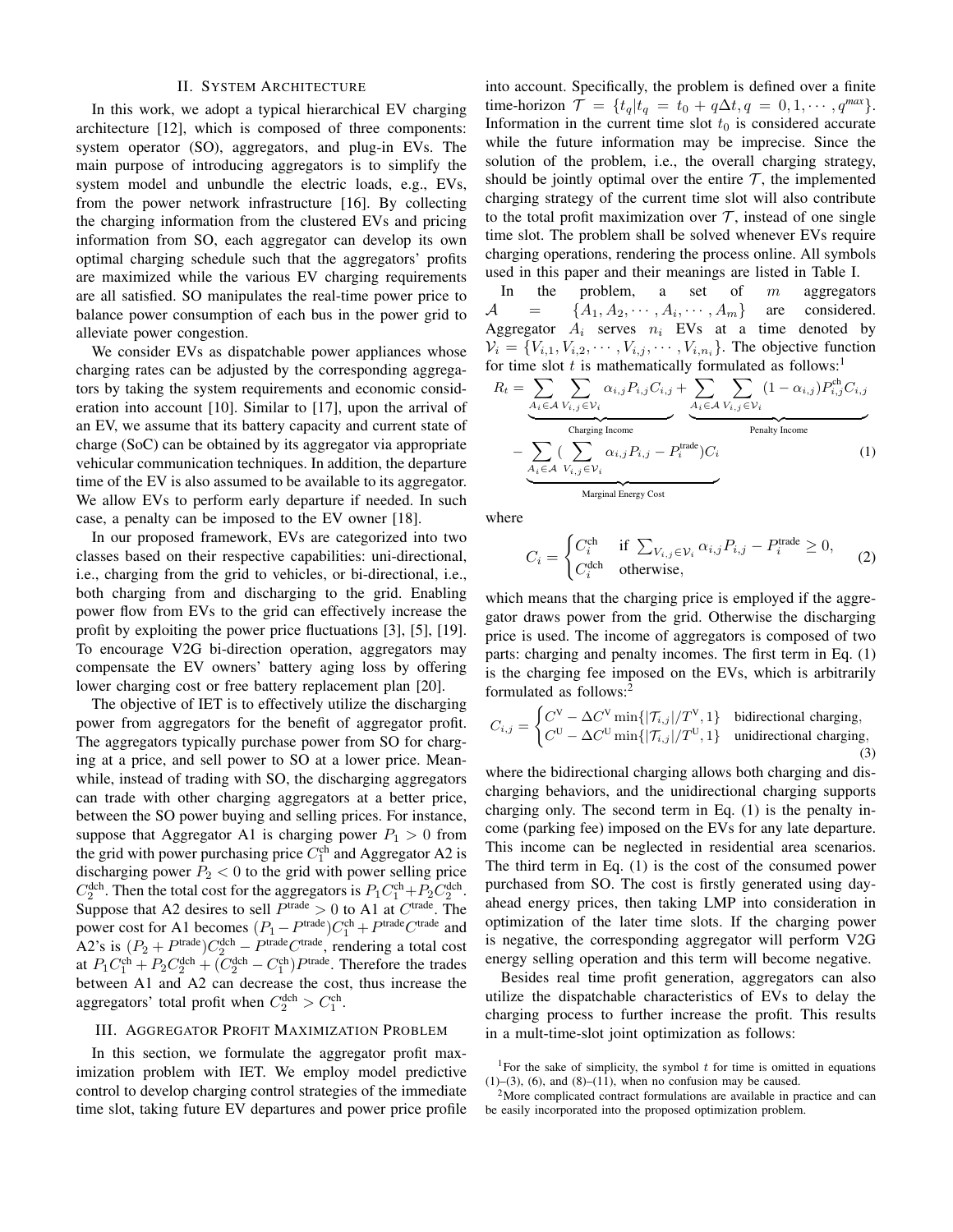| <b>TABLE I</b>                       |  |  |  |  |  |
|--------------------------------------|--|--|--|--|--|
| SETS, PARAMETERS, AND VARIABLES USED |  |  |  |  |  |

| Parameter                                                                                                                                                                                                 | Description                                              | Parameter                                  | Description.                                                 |  |
|-----------------------------------------------------------------------------------------------------------------------------------------------------------------------------------------------------------|----------------------------------------------------------|--------------------------------------------|--------------------------------------------------------------|--|
| $\mathcal{A}$                                                                                                                                                                                             | Set of aggregators in the system.                        | $Pi$ line                                  | Maximum power flow on line $l$ .                             |  |
| $A_i$                                                                                                                                                                                                     | $i$ -th aggregator in the system.                        | $G_s^{\min}$ , $G_s^{\max}$                | Minimum and maximum generation output for the                |  |
| $\mathcal{V}_i$                                                                                                                                                                                           | Set of Electric Vehicles (EVs) served by $A_i$ .         |                                            | generator on bus s.                                          |  |
| $V_{i,j}$                                                                                                                                                                                                 | <i>j</i> -th EV served by $A_i$ .                        | t                                          | Current time slot.                                           |  |
| $V_{i,u}$                                                                                                                                                                                                 | u-th unidirectional charging EV served by $A_i$ .        | $R_t$                                      | The total aggregator profit at $t$ .                         |  |
|                                                                                                                                                                                                           | Time horizon of optimization.                            | $P_i$                                      | Total charging power of $A_i$ .                              |  |
| $\mathcal{T}_{i,j}$                                                                                                                                                                                       | Parking time of $V_{i,j}$ .                              | $P_{i,j}$                                  | Charging power of $V_{i,j}$ .                                |  |
| $t_0,t_q$                                                                                                                                                                                                 | The current and the $q$ -th future time slot.            | $\alpha_{i,j}$                             | Binary indicator for whether $V_{i,j}$ is still parked after |  |
| $q^{\max}$                                                                                                                                                                                                | The total number of future time slots.                   |                                            | the registered departure time.                               |  |
| $\Delta t$                                                                                                                                                                                                | Duration of each time slot.                              | $S_{i,j}$                                  | SoC of $V_{i,j}$ .                                           |  |
| $\overline{t^{\text{dpt}}_{i,j}} \overline{C^{\text{ch}}_{i} \overline{C^{\text{dch}}_{i} \overline{C^{\text{d}}_{i} \overline{C^{\text{d}}_{i} \overline{C^{\text{d}}_{i} \overline{C^{\text{d}}_{i}}}}$ | The registered departure time of $V_{i,j}$ .             | $S^{\rm rmin}_{i,j}$                       | Minimum reserved State-of-Charge (SoC) of $V_{i,j}$ .        |  |
|                                                                                                                                                                                                           | Power charging price from the power grid at $A_i$ .      | $G_s$                                      | Generation output for the generator on bus s.                |  |
|                                                                                                                                                                                                           | Power discharging price from the power grid at $A_i$ .   | $P_{s}$                                    | Aggregator injection on bus s.                               |  |
|                                                                                                                                                                                                           | The base contract price for bi-directional and uni-      | $C_{i,j}$                                  | Charging fee of $V_{i,j}$ when the registered parking time   |  |
|                                                                                                                                                                                                           | directional vehicle-to-grid (V2G) charging enabled EVs.  |                                            | is $\mathcal{T}_{i,j}$ .                                     |  |
| $\Delta C^{\rm V}, \Delta C^{\rm U}$                                                                                                                                                                      | The marginal price decrease for bi-directional and       | $C$ trade                                  | Power trading price among aggregators.                       |  |
|                                                                                                                                                                                                           | uni-directional V2G charging enabled EVs.                | $C_i$                                      | Power trading price from the power grid at $A_i$ .           |  |
| $T^V,T^U$                                                                                                                                                                                                 | Parking time for minimal charging fee of bi-directional  | $P_i^{\text{trade}}$                       | Trade power of $A_i$ .                                       |  |
|                                                                                                                                                                                                           | and uni-directional V2G charging enabled EVs.            | $P_i^{\rm spl}$                            | Total available aggregator power supply in the trade         |  |
| $Pch$ $Pdch$                                                                                                                                                                                              | Maximum charging and discharging rate of $V_{i,j}$ .     |                                            | at $C_i$ .                                                   |  |
| $r_{i,j}^{i,j}, r_{i,j}^{i,j}$<br>$\eta_{i,j}^{\text{ch}}, \eta_{i,j}^{\text{dch}}$                                                                                                                       | Charging and discharging efficiency of $V_{i,j}$ .       | $P_i^{\text{dmd}}$                         | Total available aggregator power demand in the trade         |  |
| $E_{i,j}$                                                                                                                                                                                                 | Battery capacity of $V_{i,j}$ .                          |                                            | at $C_i$ .                                                   |  |
|                                                                                                                                                                                                           | Minimum and maximum State-of-Charge (SoC) of $V_{i,j}$ . | $P_i^{\text{cap}}$                         | Trade capacity at $C_i$ .                                    |  |
| $S_{i,j}^{\min}, S_{i,j}^{\max}$<br>$S_{i,j}^{\text{req}}$                                                                                                                                                | Required SoC on departure of $V_{i,j}$ .                 | $C_s(G_s)$                                 | Power generation cost function for the generator on bus      |  |
| N                                                                                                                                                                                                         | Number of buses in the power system.                     |                                            | s when generating $G_s$ power.                               |  |
| L                                                                                                                                                                                                         | Number of lines in the power system.                     | $\lambda, \mu_l$                           | Lagrangian multipliers.                                      |  |
| $D_s$                                                                                                                                                                                                     | Inelastic load on bus s.                                 | $\gamma_s^\text{min}, \gamma_s^\text{max}$ | Lagrangian multipliers.                                      |  |
| $F_{l-s}$                                                                                                                                                                                                 | Generation shift factor from bus $s$ to line $l$ .       |                                            |                                                              |  |

$$
\underset{P_{i,j,t}, P_{i,t}^{\text{trade}}}{\text{maximize}} \sum_{t \in \mathcal{T}} R_t \quad \text{subject to} \tag{4a}
$$

$$
P_{i,j}^{\text{def}} \le P_{i,j,t} \le P_{i,j}^{\text{ch}}, \forall t \in \mathcal{T},\tag{4b}
$$
\n
$$
P_{i,j} \le P_{i,j,t}^{\text{ch}} \le P_{i,j}^{\text{ch}} \le P_{i,j,t}^{\text{ch}} \tag{4c}
$$

$$
0 \le P_{i,u,t} \le P_{i,u}^{\text{cn}}, \forall t \in \mathcal{T}, \tag{4c}
$$
  
\n
$$
P_{i,j,t} \Delta t + (t_{i,j}^{\text{dpt}} - t - 1) P_{i,j}^{\text{ch}} \ge (S_{i,j}^{\text{req}} - S_{i,j,t}) E_{i,j} / \eta_{i,j}^{\text{ch}}, \tag{4d}
$$
  
\n
$$
\forall t \in \mathcal{T},
$$

$$
P_{i,j,t} \Delta t \eta_{i,j}^{\text{ch}} \le (S_{i,j}^{\text{req}} - S_{i,j,t}) E_{i,j}, \forall t \in \mathcal{T},
$$
\n(4e)

$$
\sum_{A_i \in \mathcal{A}} P_{i,t}^{\text{trade}} = 0, \forall t \in \mathcal{T}, \tag{4f}
$$

$$
P_{i,t}^{\text{trade}} \sum_{V_{i,j} \in \mathcal{V}_i} P_{i,j,t} \ge 0, \forall t \in \mathcal{T}, \tag{4g}
$$

$$
\sum_{V_{i,j}\in\mathcal{V}_i} P_{i,j,t} - |P_{i,t}^{\text{trade}}| \ge 0, \forall t \in \mathcal{T}.\tag{4h}
$$

Eq. (4b) imposes rigid upper bounds for charging power of all EVs online. Eq. (4c) further limits the uni-directional charging EVs to perform charging operations only during the whole parking process. Eq. (4d) ensures that the current charging power of an EV is feasible only if the battery can be charged to the required SoC when the charging powers of all succeeding time slots are set to the maximum rate. This constraint is considered when the optimization horizon  $T$  does not contain the departure time  $t_{m,i}^{dpt}$ , i.e.,  $\max\{\mathcal{T}\} < t_{m,i}^{dpt}, \exists m,i$ . Otherwise, an alternative constraint is considered instead of Eq. (4d), as:

$$
\sum_{t \in \mathcal{T}} P_{i,j,t} \Delta t \eta_{i,j}^{\text{ch}} \ge (S_{i,j}^{\text{req}} - S_{i,j,t}) E_{i,j}.
$$
 (5)

This constraint guarantees that EVs will be charged to their required SoC on departure. Other practical strategies to prevent insufficient charging, e.g., penalties on aggregators, can be easily implemented in our model. Eq. (4e) prevents the battery from being over charged by limiting the current charging rate. Eqs. (4d) and (4e) cooperate to manipulate the charging rates of EVs to satisfy the SoC constraints. Eq. (4f) ensures that the amount of energy bought and sold in the aggregator trading market are equal. Non-convex constraint Eq. (4g) prevents the aggregators, that are consuming power from the power grid, from trading energy to other aggregators, and vice versa. As  $P_{i,t}^{\text{trade}}$  and  $\sum_{V_{i,j} \in \mathcal{V}_i} P_{i,j,t}$  are independent and can be both positive and negative. Eq. (4h) imposes that the aggregators cannot sell more energy than they generate through discharging behaviors, and cannot buy more energy than they request to fulfill the EV charging demand.

When given constant power prices  $C_i$ 's, the optimization problem formulated in Eq. (4) can develop optimal EV charging profiles for maximizing aggregator profit. However, the optimized charging powers of each aggregator  $P_i$  =  $\sum_{V_{i,j} \in \mathcal{V}_i} \alpha_{i,j} P_{i,j}$  may change the power flow of the grid, resulting in changing  $C_i$ 's. Therefore, we also employ an Optimal Power Flow (OPF) based LMP optimization together with Eq. (4) to develop  $C_i$ 's subject to aggregators' changing  $P_i$  values.

Upon the receipt of charging power requests from the aggregators, SO performs OPF to route the power flow. In our proposed framework, an LMP strategy is employed for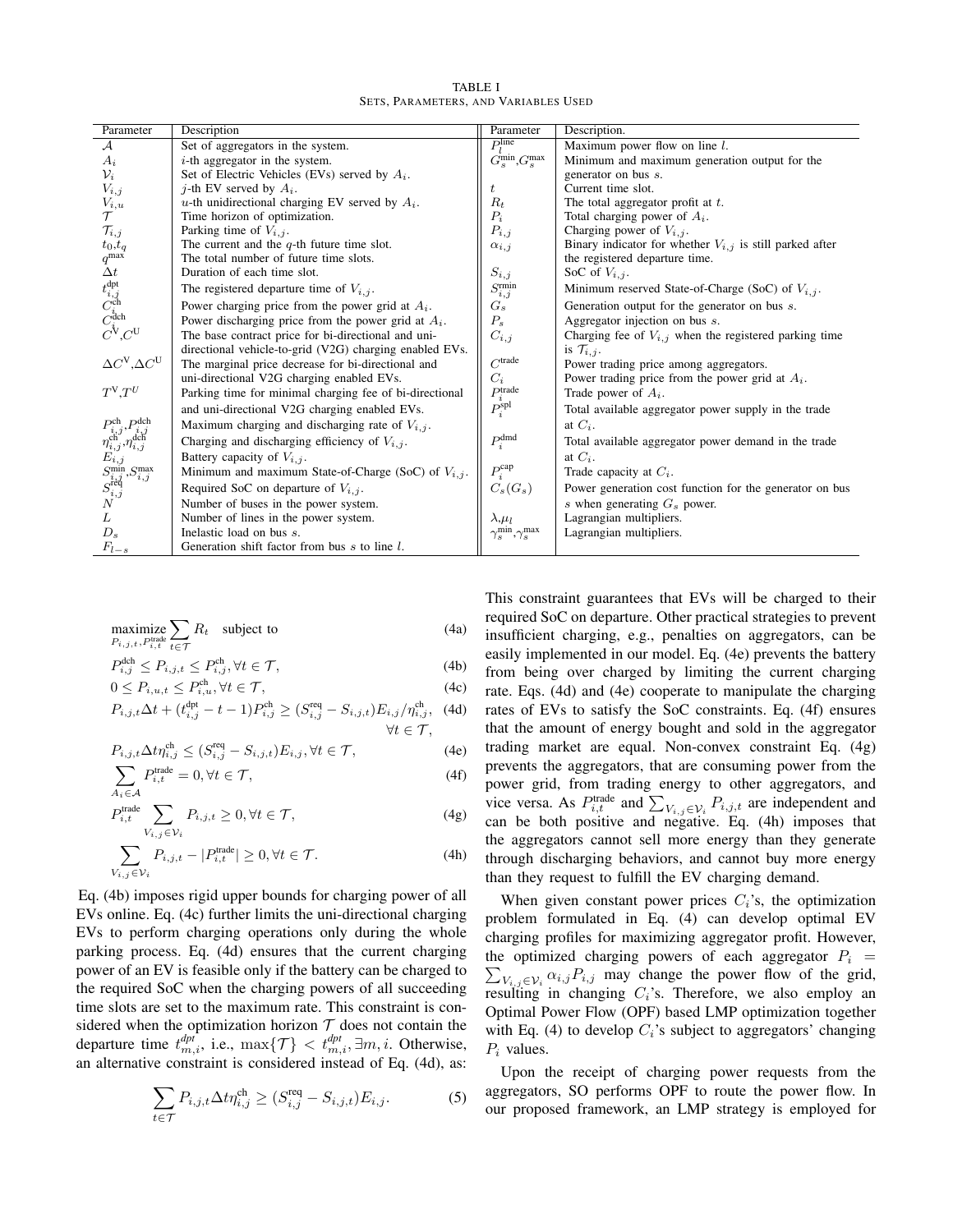

Fig. 1. Flow chart for the proposed centralized coordinated charging strategy for aggregator profit maximization.



Fig. 2. Flow chart for the proposed optimization-based heuristic coordinated charging strategy for aggregator profit maximization.

congestion control [21]. As we focus on the real time power dispatch of the aggregators for EV charging, it is assumed that the Unit Commitment problem has been solved and all generators considered are online [4]. The SO level OPF problem is formulated as a classical OPF problem [22], where the LMP of buses are optimized with the partial derivative of the Lagrangian of OPF (see [21], [22] for elaborations).

Optimization problem (4) and OPF-based LMP optimization together compose the aggregator profit maximization problem. This problem aims to develop optimal EV charging plans to maximize the aggregator profit. It can be solved in an iterative manner as depicted in Fig. 1. Problem (4) and OPF are optimally solved alternately until an equilibrium is reached, where a stable IET-enabled EV charging profile is developed. At the beginning of each time slot, Eq. (4) is solved to generate optimal charging strategies for all EVs in the system, using the day-ahead energy price. After the scheduled aggregated charging powers are optimized, they are reported to the SO for calculating the new LMP. Utilizing these new prices, the central controller solves Eq. (4) again, and this process repeats until an optimal charging strategy is developed.

## IV. DISTRIBUTED AGGREGATOR HEURISTIC

The aggregator profit maximization problem develops optimal EV charging profiles for maximizing aggregator profit.

However, the problem can become intractable when there is a large number of EVs to schedule. As Eq. (4) is a non-convex problem, existing solvers may encounter efficiency issues when solving large problem instances. In order to address this problem, we propose a distributed heuristic algorithm to solve Eq. (4). The heuristic-enabled aggregator profit maximization strategy is shown in Fig. 2. We basically divide the shaded step in Fig. 1 (which constitutes the non-convexity) into the three shaded sub-steps in Fig. 2. They respectively correspond to the three steps of the proposed heuristic: aggregator profit optimization (shaded sub-step on the left in Fig. 2), power trading (top-right), and supply-demand balancing (middleright).

# *A. Aggregator Profit Optimization*

At the beginning of each optimization iteration, all online EVs send their vehicle and battery information, including the maximum charging rate, scheduled departure time, and battery size and current SoC, to their corresponding aggregator. With this information, each aggregator maximizes its profit independently using a modified formulation of Eq. (1):

$$
R_{i,t} = \sum_{V_{i,j} \in \mathcal{V}_i} \alpha_{i,j} P_{i,j} C_{i,j} + \sum_{V_{i,j} \in \mathcal{V}_i} (1 - \alpha_{i,j}) P_{i,j}^{\text{ch}} C_{i,j} - (\sum_{V_{i,j} \in \mathcal{V}_i} \alpha_{i,j} P_{i,j} - P_i^{\text{trade}}) C_i - P_i^{\text{trade}} C^{\text{trade}}.
$$
 (6)

The major difference between Eqs. (1) and (6) lies in the introduction of the trading cost term  $P_i^{\text{trade}}C_{\text{trade}}$ .  $P_i^{\text{trade}}$  is set to zero at the beginning of the iteration, and set to either a constant value or to  $\sum_{V_{i,j} \in \mathcal{V}_i} \alpha_{i,j} P_{i,j}$  based on the supply and demand equilibrium, which will be elaborated in Section IV-B. Therefore, Eq. (4) is transformed into

$$
\max_{P_{i,j,t}} \sum_{t \in \mathcal{T}} R_{i,t} \text{ subject to (4b), (4c), (4d) or (5), (4e), (7)}
$$

to maximize each aggregator's profit. Eq. (7) considers all EV constraints, and energy trading constraints Eqs. (4f)–(4h) are handled in the power trading heuristic algorithm.

#### *B. Power Trading Heuristic*

When all aggregators have finished their profit maximization processes, they broadcast their  $P_i$  values to the others in the aggregator trading market in the form of bids. In this step, the aggregators utilize all the power bids to perform a modified second-price auction [23]. When submitting bids, each aggregator calculates its  $P_i$  from the result of Eq. (7), and places a bid in the form of  $(P_i, C_i)$  pair. A positive  $P_i$ makes  $C_i = C_i^{\text{ch}}$ , and a negative  $P_i$  makes  $C_i = C_i^{\text{dch}}$ . The bids are then broadcast to the others and the auction starts in the aggregator trading market when all bids have been placed and announced.

After all bids are generated, the auction evaluates the available charging (demand) and discharging (supply) power for trade at all possible trading prices  $C<sup>trade</sup>$ , whose values are selected from all  $C_i$  values in the bids:

$$
P_i^{\text{spl}} = \sum_{A_k \in \mathcal{A}_i^{\text{spl}}} P_k, P_i^{\text{dmd}} = \sum_{A_k \in \mathcal{A}_i^{\text{dmd}}} P_k,\tag{8}
$$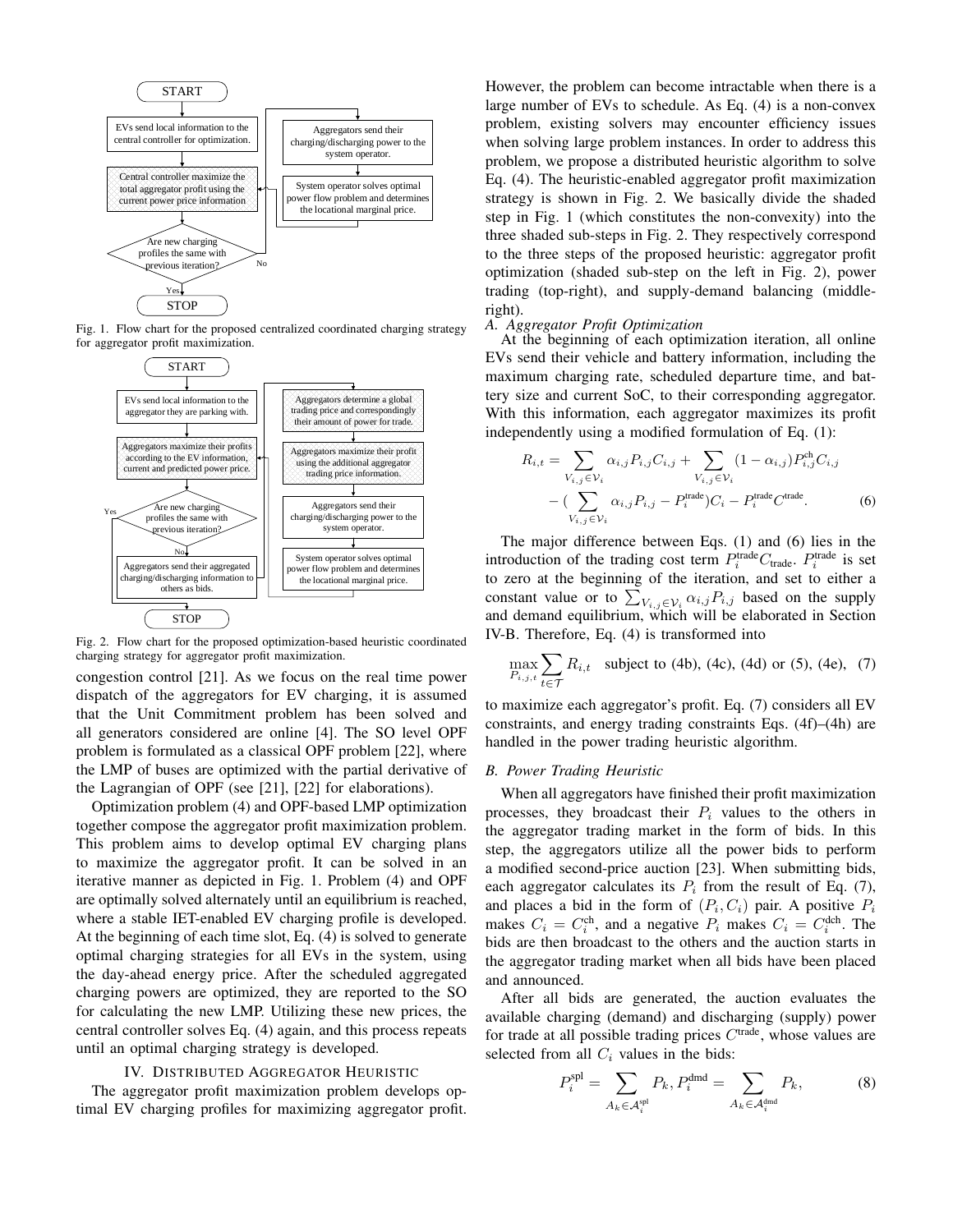where

$$
\mathcal{A}_i^{\text{spl}} = \{ A_k \in \mathcal{A} | P_k < 0, C_k \le C^{\text{trade}} \},\tag{9}
$$

$$
\mathcal{A}_i^{\text{dmd}} = \{ A_k \in \mathcal{A} | P_k > 0, C_k \ge C^{\text{trade}} \}.
$$
 (10)

The trading capacity for  $C^{trade}$  is accordingly calculated by

$$
P_i^{\text{cap}} = \min\{-P_i^{\text{spl}}, P_i^{\text{dmd}}\} \times C^{\text{trade}}.\tag{11}
$$

Consequently, the value of  $C^{trade}$  is set to the optimal  $C_i$  value which yields the largest  $P_i^{\text{cap}}$ .

After determining the trading price, another round of optimization Eq. (7) is conducted to utilize the additional profit contributed by the trading behavior. The generated charging profile is considered final and reported to SO for LMP calculation.

#### V. CASE STUDIES

We employ the IEEE 118 Bus system [24] to assess the profit maximization performance of our proposed approach. 10 aggregators are installed in the system on Buses 7, 14, 17, 28, 44, 58, 72, 84, 97, and 115. The settings of the system parameters are presented in Table II. The power price information is acquired from the PJM [25] data, and the aggregators are assigned with the prices of different buses.

In the test system, 30 000 EVs are accommodated. We consider two models of vehicles, namely the Tesla Model S AWD-85D (Telsa Model S) and Nissan Leaf 2014 model (Nissan Leaf). We assume 60% of all EVs in the system are Tesla Model S EVs with 85 kWh batteries and 34 kWh/100 miles energy expenditure performance, and the remaining 40% are Nissan Leaf EVs with 24 kWh batteries and 31.64 kWh/100 miles energy expenditure performance. The maximum charging rates for these two models are 22 kW and 6.6 kW, respectively, and the maximum discharging rates are also set to the same values [26]. Among all EVs in the system, 80% EVs enabled bi-directional V2G operations. 5% of the EVs will perform a late departure up to a maximum of one hour. For practical situations, these parameters can be manipulated by the EV owners. The European Commission Strategic Energy Technologies Information System reported a mobility survey on the driving and parking patterns of European car drivers [27]. The results of the survey are utilized to formulate the EV driving dynamics. Similar methods have also been adopted in the literature, e.g, [4].

We perform simulations on a horizon of 72 hours, and the length of each time slot is 15 minutes. Thus the total profit of all 288 time slots are combined as the performance metric. As Problem (4) cannot be solved directly in a timely manner, we first investigate the performance of the distributed heurisricenabled aggregator profit maximization strategy proposed in Section IV, whose optimality will be studied later. The distributed solution is labeled "All" for ease of demonstration. In addition, four other variants are considered to demonstrate the relationship of Eq. (7) and LMP calculation, and their contributions to the profit maximization performance. These four variants are developed by removing one or multiple components from "All":

TABLE II PARAMETER SETTINGS

| <b>FAKAMELEK ƏLILIND</b>        |            |                                    |              |                      |         |  |  |  |
|---------------------------------|------------|------------------------------------|--------------|----------------------|---------|--|--|--|
| Param                           | Value      | Value<br>Param                     |              | Param                | Value   |  |  |  |
| $q^{\max}$                      | 23         | $\Delta R^{\rm V}$<br>\$0.015/6hrs |              | .dch<br>$\eta_{i,j}$ | 0.9     |  |  |  |
| $\Delta t$                      | 15 minutes | $\Delta R^{\mathrm{D}}$            | \$0.015/6hrs | $S_{i,j}^{\min}$     | 0.0     |  |  |  |
| $R^V$                           | \$0.08/kWh | $T^V$                              | 6 hours      | S <sub>max</sub>     | 1.0     |  |  |  |
| $R^{\rm U}$                     | \$0.10/kWh | $T^{U}$                            | 6 hours      | $\zeta^{i,j}$<br>i.1 | 0.9     |  |  |  |
| TABLE III                       |            |                                    |              |                      |         |  |  |  |
| PROFIT MAXIMIZATION PERFORMANCE |            |                                    |              |                      |         |  |  |  |
| Mode                            | All        | NoTrade                            | NoLMP        | Planning             | Greedy  |  |  |  |
| $Profit(\$))$                   | 134295.1   | 110269.8                           | 118534.4     | 109750.6             | 75678.9 |  |  |  |

- 1) The *NoTrade* mode removes all possible trades between aggregators. This mode works like a V2G enabled version of [22].
- 2) The *NoLMP* mode removes the LMP adaptation step. Energy trades among aggregators are allowed.
- 3) The *Planning* mode removes both trading steps and the LMP adaptation step. This mode works similar to a V2G-enabled version of [19].
- 4) The *Greedy* mode performs the greedy charging strategy. Upon the arrival of an EV, it is charged at the maximum rate until the SoC requirement is met.

Table III presents the total profits generated by the compared charging approaches. It can be easily seen that our proposed approach can significantly increase the aggregator profits, and both the aggregator trading and LMP adaptation have a positive influence on the profit maximization process when compared with the Greedy mode. In addition, the computational time of the proposed approach is also crucial as the algorithm is supposed to be implemented online. With 30 000 EVs in the system and 24 optimized time slots, each iteration of our proposed algorithm can be finished in 9.13 seconds. All time slots can be optimized within a maximum of six iterations, i.e., one time slot can be finished in one minute.

In addition to the profit maximization performance comparison, we also investigated the optimality of our proposed approach in Section IV ("All" mode) comparing with the original one in Section III, and the behavior of aggregators in response to the power price. The detailed results are presented in [28], and we observe that "All" is only 3.7% worse than the optimal solution of the convex-relaxed problem, and the gap between the true optimal and our approximation must be smaller. Fig. 3 demonstrates the total charging power dynamics of our proposed approach with the changes on the average power purchasing price. We can observe that the charging power is mostly high when the price is relatively low. This shows the efficacy of the multiple time slot optimization in saving aggregators' power cost. The impact of introducing the proposed strategy on the power system stability is also illustrated in [28], and the conclusion can be drawn that adjacent buses to aggregators will be influenced more by the power line congestion, which is represented in the form of LMP changes.

#### VI. CONCLUSION

In this paper we propose a coordinated charging problem considering IET for maximizing the profit of multiple aggre-